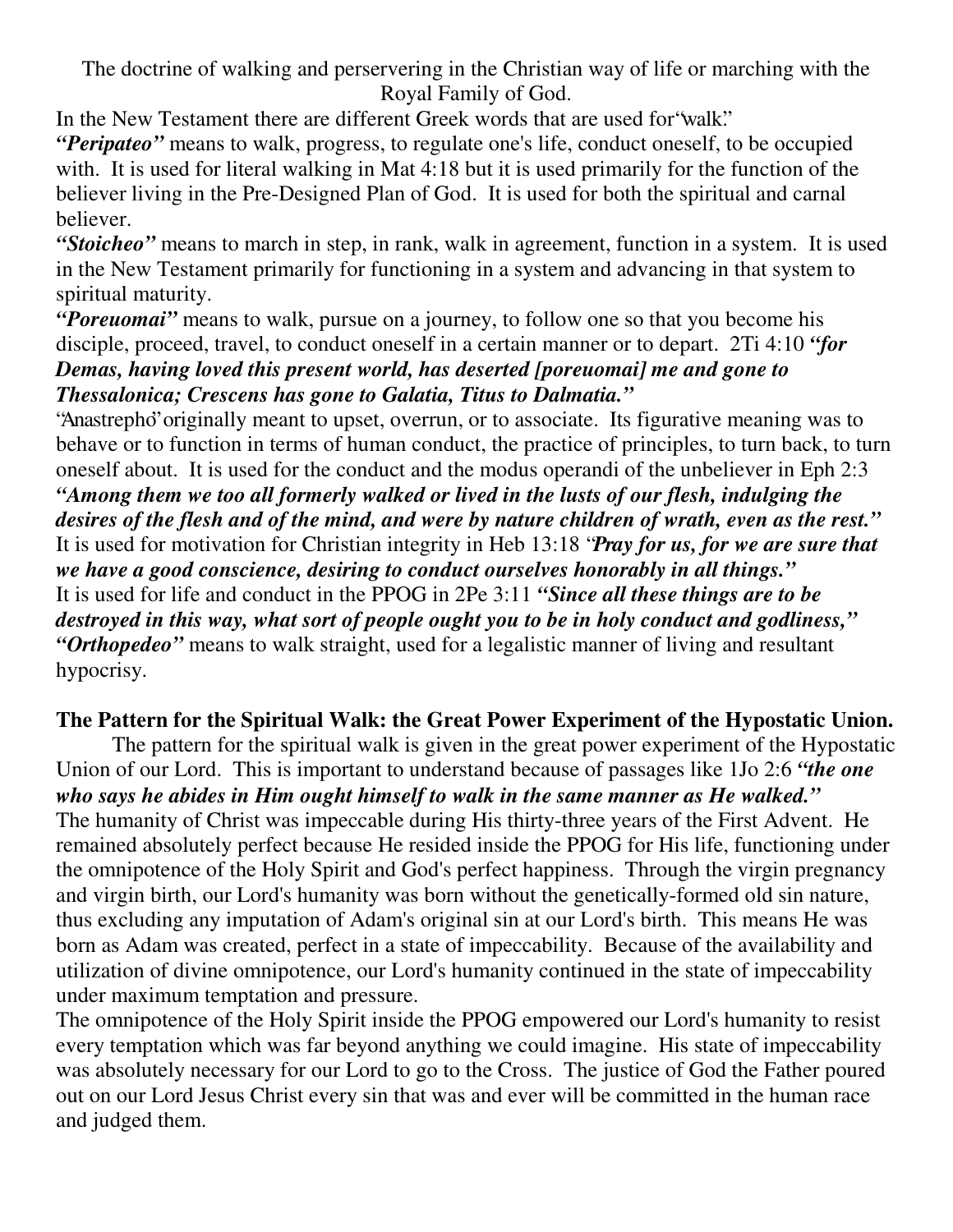The First Advent is called an "experiment" in the sense of a demonstration of the power of God the Holy Spirit and a demonstration that any believer who advances to maturity, acquiring God's Happiness (+H), can endure anything in life. With the omnipotence of the Holy Spirit and +H, our Lord was able to endure the Cross. The problem for us is that the Church Age believer continues to possess the old sin nature after salvation and so continues to sin. However, the pattern of the believer's sinfulness or carnality depends upon the amount of time he spends in the cosmic system instead of in the PPOG, or more simply where he does most of his walking or marching.

Believers can walk without being under discipline, but you cannot "march" without being under discipline.

Being in fellowship is the only way we can execute God's plan. Walking describes the purpose of living in the PPOG to glorify God in the great power experiment of the Church Age.

Therefore, we are command walk in a worthy way in ITh 2:12 *"So that you may walk in a manner worthy of God who elected you into His kingdom and glory."*

This is a general reference to the fulfillment of the PPOG.

If we are going to walk in a manner worthy of the Lord after we believe in Christ, then we must be inside the PPOG, operate in integrity, filled with the Spirit, and expose ourselves to the teaching of the Word of God.

The faith-rest drill is also a state of walking, 2Co 5:7. This is the poise of the Christian life. It is the control of your own life under God's plan for your life. 3Jo 4 *"I was very pleased discovered that some of you children keep walking by means of doctrine even as we have received a mandate from the Father."*

This is a mandate to keep walking, to keep learning doctrine, to keep advancing spiritually in the Christian way of life.

There are also negative walking passages. Psychotic living in Satan's is called walking in Phi 3:18-19 *"For many* [believers] *keep walking, concerning whom I have often told you, even weeping, that they are enemies of the cross of Christ. Whose termination is destruction* [the sin unto death]*, whose God is their emotions, whose fame comes by means of dishonor, who keep on thinking about earthly things."*

The same concept is also in IJo 1: 6 *"If we contend that we have fellowship with Him p walking in darkness, we lie and do not live the truth."*

Walking is also used as a warning against the cosmic system.

Joh 8:12 *"Again therefore Jesus spoke to them, saying, "I am the light of the world; he who follows Me shall not walk in the darkness, but shall have the light of life."*

Life in the cosmic system is called walking in darkness, Joh 11:9-10 *"Jesus answered, Are there not twelve hours in the day? if anyone walks in the day, he does not stumble, because he sees the light of this world. But if anyone walks in the night, he stumbles, because the light is not in him."*

We are to walk by means of the things prepared by God for us in eternity past, such as the problem solving devices.

## **The Importance rstanding Spiritual Walking.**

Walking has a double connotation in the spiritual realm in the New Testament. First, the utilization of divine power to advance in the Christian life.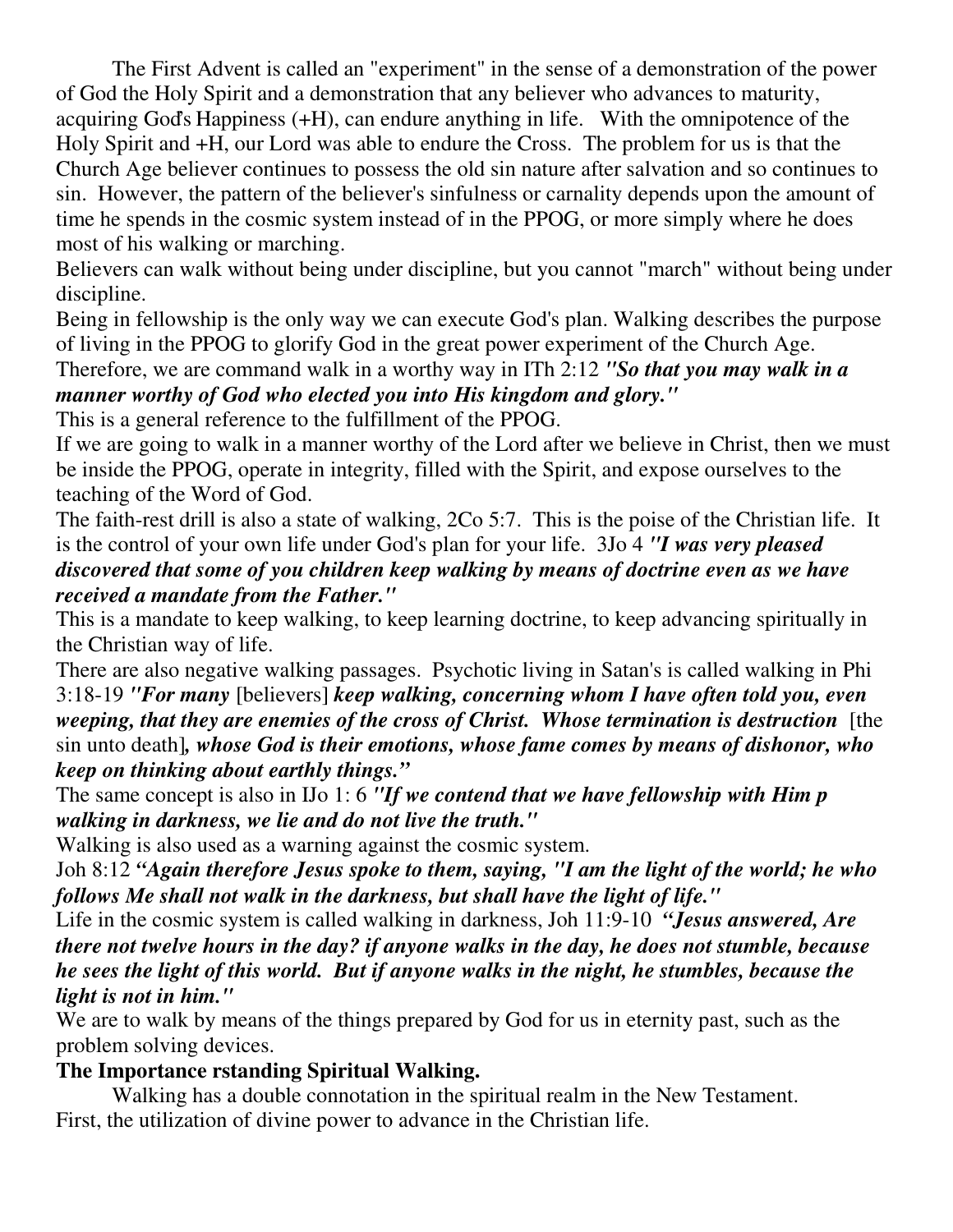Second, the utilization of human energy linked to the old sin nature which results in retrogression or reversion.

Hence, these two categories of walking are related to Church- age believers in advance or in retreat. To advance in the spiritual walk and be a winner, there must be residence, function, and momentum inside the PPOG.

To retreat in the spiritual life and be a loser, there must be residence, function, and retrogression in Satan's cosmic system.

Therefore, walking denotes numerous functions, both pro and con, regarding the spiritual life. If we are not marching or living (*stoicheo*), we are in danger of walking in the opposite direction. Many believers stop marching and withdraw from doctrine when the doctrine gets difficult, as noted in Joh 6:66. These believers are not marching but have entered into a state of being Absent Without Leave or AWOL.

There are nine principals regarding being AWOL:

1. Going AWOL is reversing or turning in the opposite way, or a state of being turned. As believers we were designed to live in God's plan for our life or the PPOG.

2. Going AWOL is regressing to a former state, habit, belief, or practice.

3. Going AWOL is a reversal of your priorities, attitudes and affections which is why it can also change your lifestyle and personality.

4. Going AWOL is failing to execute the PPOG.

5. Going AWOL is maxim control of the old sin nature over the life of the believer.

6. Going AWOL is failure to attain the three stages of spiritual growth.

7. Going AWOL is retrogression because of negative volition toward the mystery doctrine of the Church-age, which both defines and reveals God's plan, will, and purpose for the believer's life.

8. Going AWOL is characterized by negative volition to doctrine, being influenced by evil, being in perpetual carnality causing a life of perpetual discipline.

9. Going AWOL is a term used for rejecting absolute truth, and drawing into or accepting relative truth.

Our Lord walked in the prototype PPOG; we are to walk in the operational type PPOG. In Gal 6:16 we are told *"And those who will walk* [stoicheo, march] *by this rule, peace and*

*mercy be upon them, and upon the Israel of God."*

Notice that there are rules to walk by, we cannot just walk any way that we want to and sincerity is not an issue.

There are "not" all kinds of ways to walk, Catholic, Protestant, Pentecostal, Baptist, there is only one way to walk the *"stoicheo"* way, which is marching according to the Word of God. This means to march in step, march in rank, walk in agreement with, function in a system, follow a leader from the ranks. This actually connotes the unity that should exist in the body of Christ. There is no union stronger or purer than spiritual fellowship in Christ Gal 5:25 *"If we live by the Spirit, let us also walk [stoicheo] by the Spirit."*

So this word for "walk" tells us that we are to march in step with the

Spirit. To march in rank with the Spirit, in agreement with the Spirit, to function in a system with the Spirit and to follow our **leader by the** Spirit.

Stoicheo is also used for salvation **by** faith in Christ, (referring to walking by faith in Rom 4:12. This points to the fact that there is only one accurate way to salvation.